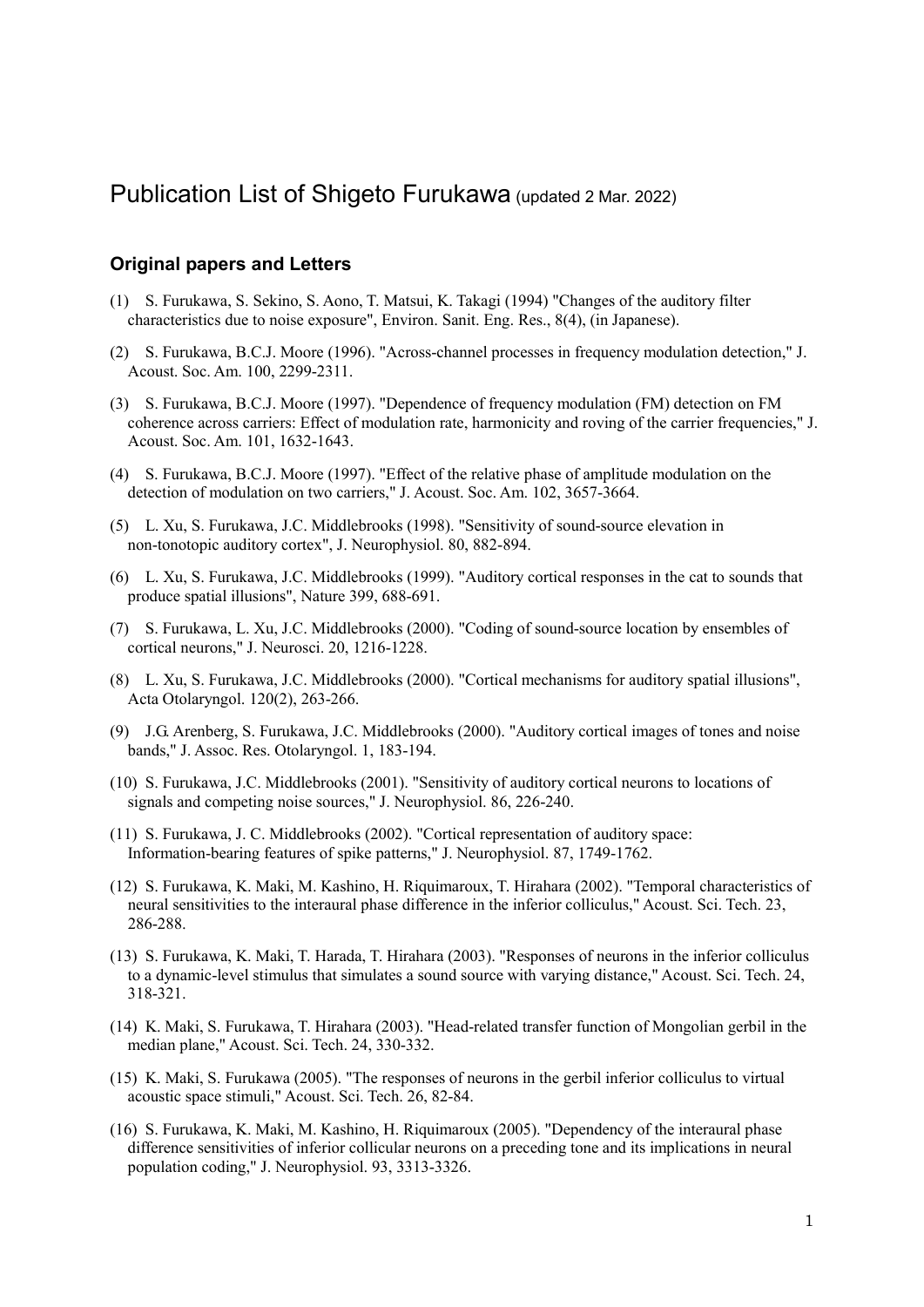- (17) K. Maki, S. Furukawa (2005) "Acoustical cues for sound localization by the Mongolian gerbil, *Meriones unguiculatus*," J. Acoust. Soc. Am. 118, 872-886.
- (18) K. Maki, S. Furukawa (2005) "Reducing individual differences in the external-ear transfer functions of the Mongolian gerbil," J. Acoust. Soc. Am. 118, 2392-2404.
- (19) S. Furukawa, K. Maki (2006) "Sensitivity of the auditory middle latency response of the guinea pig to interaural level and time differences," Hear. Res. 212/1-2, 48-57.
- (20) S. Furukawa (2008) "Detection of combined changes in interaural time and intensity differences: Segregated mechanisms in cue type and in operating frequency range?," J. Acoust. Soc. Am. 123, 1602-1617.
- (21) .X. Kato, K. Maki, S. Furukawa, M. Kashino (2008) "Development of Easier and Inexpensive Method for Flexible Multichannel Neural Electrodes," Transactions of the Japanese Society for Medical and Biological Engineering, 46(5), 522-528 (in Japanese).
- (22) T. Nishida, T. Kondo, S. Furukawa, K. Kakehi (2011) "Preception of sound source motion in the presence of another moving source," J. Acoust. Soc. Jpn, 67(5), 181-188 (in Japanese).
- (23) T. Miura, T. Ifukube, S. Furukawa (2011) "Analyses of acoustic cues for the auditory perception of silent object," J. Acoust. Soc. Jpn, 67(7), 261-270 (in Japanese).
- (24) S. Furukawa (2012) "Detection of simultaneous modulation of interaural time and level differences: Effects of modulation rate and relative phase," J. Acoust. Soc. Am. 132, 1-4.
- (25) Y.X. Kato, S. Furukawa, K. Samejima, N. Hironaka, M. Kashino (2012) "Photosensitive-polyimide based method for fabricating various neural electrode architectures," Front. Neuroeng. 5:11. doi: 10.3389/fneng.2012.00011.
- (26) S. Furukawa, S. Washizawa, A. Ochi, M. Kashino (2013) "How independent are the pitch and the interaural-time-difference mechanisms that rely on temporal fine structure information?" Adv. Exp. Med. Biol. 787, 91-99.
- (27) S. Furukawa, T. Nishida, T. Kondo, K. Kakehi (2013). "Insensitivity to the coherence of interaural-time-difference modulation across frequency channels," Acoust. Sci. Tech. 34, 397-403.
- (28) S. Otsuka, S. Furukawa, S. Yamagishi, K. Hirota, M. Kashino (2014). "Inter-individual variation of sensitivity to frequency modulation: Its relation with click-evoked and distortion-product otoacoustic emissions," J. Assoc. Res. Otolaryngol. 15, 175-186.
- (29) A. Ochi, T. Yamasoba, S. Furukawa (2014) "Factors that account for inter-individual variability of lateralization performance revealed by correlations of performance among multiple psychoacoustical tasks," Front. Neurosci. | doi: 10.3389/fnins.2014.00027.
- (30) C. F. Altmann, S. Terada, M. Kashino, T. Mima, H. Fukuyama, S. Furukawa (2014) "Independent or integrated processing of interaural time and level differences in human auditory cortex?," Hear. Res. 312, 121-127.
- (31) S. Kanaya, W. Fujisaki, S. Nishida, S. Furukawa, K. Yokosawa (2015) "Effects of frequency separation and diotic/dichotic presentations on the alternation frequency limits in audition derived from a temporal phase discrimination task," Perception, 44, 198-214.
- (32) H.-I. Liao, S. Kidani, M. Yoneya, M. Kashino, S. Furukawa (2016). "Correspondences among pupillary dilation response, subjective salience of sounds, and loudness," Psychon. Bull. Rev., 23(2), 412-25.
- (33) A. Ochi, T. Yamasoba, S. Furukawa, S. (2016) "Contributions of coding efficiency of temporal-structure and level information to lateralization performance in young and early-elderly listeners" Adv. Exp. Med. Biol. 894 19-28.
- (34) S. Otsuka, M. Tsuzaki, J. Sonoda, S. Tanaka, S. Furukawa (2016). "A role of medial olivocochlear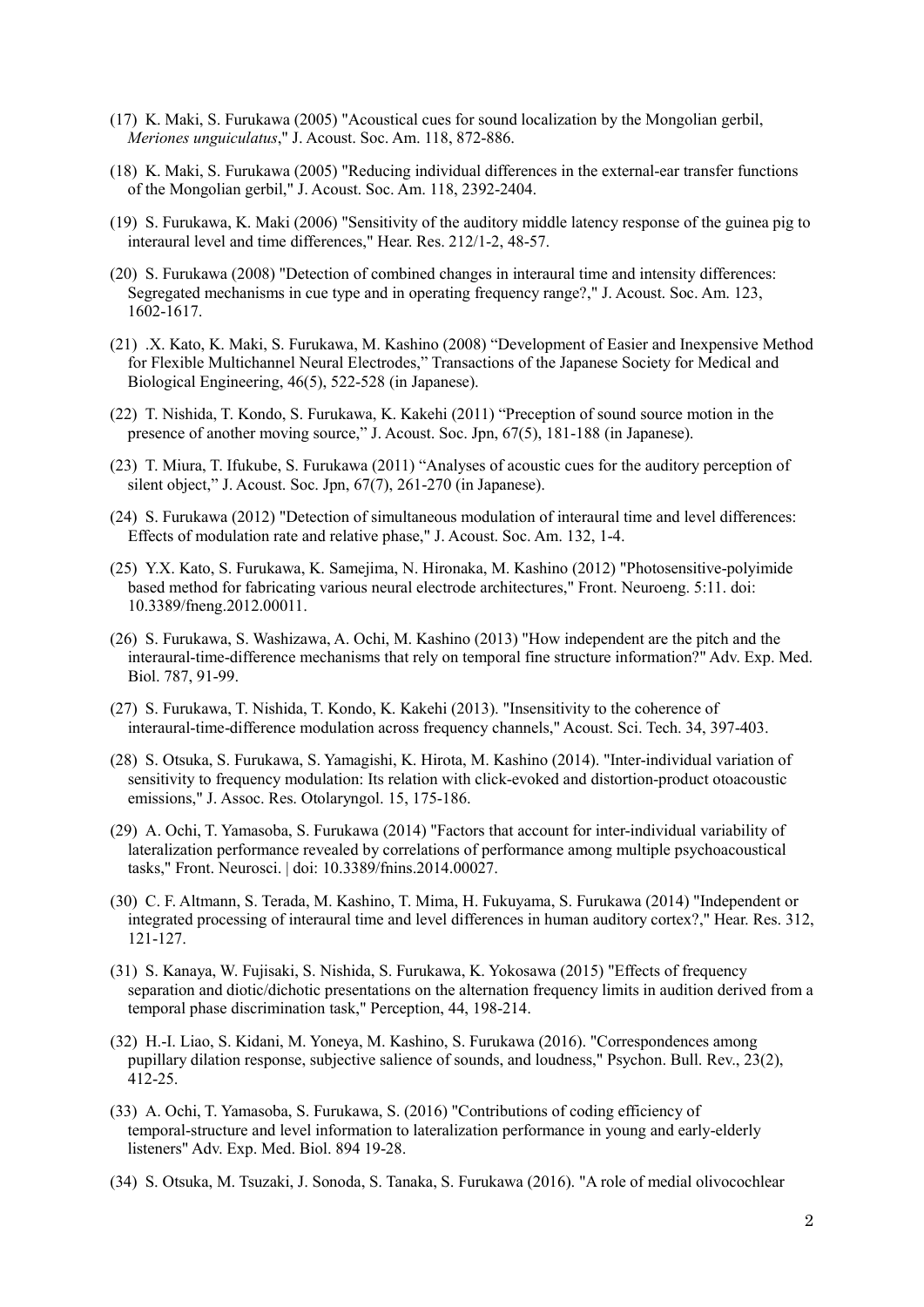reflex as a protection mechanism from noise-induced hearing loss revealed in short-practicing violinists," PLoS ONE, 11(1): e0146751. doi:10.1371/journal.pone.0146751.

- (35) H.-I. Liao, M. Yoneya, S. Kidani, M. Kashino, S. Furukawa (2016). "Human pupillary dilation response to deviant auditory stimuli: Effects of stimulus properties and voluntary attention," Front. Neurosci., 10, doi: 10.3389/fnins.2016.00043.
- (36) S. Yamagishi, S. Otsuka, S. Furukawa, M. Kashino (2016). "Subcortical correlates of auditory perceptual organization in humans," Hear. Res., 339, 104-111.
- (37) S. Otsuka, S. Furukawa, S. Yamagishi, K. Hirota, M. Kashino (2016). "Relation between cochlear mechanics and performance of temporal-fine-structure based tasks," J. Assoc. Res. Otolaryngol., 17, 541-557.
- (38) T. Petsas, J. Harrison, M. Kashino, S. Furukawa, M. Chait (2016). "The effect of distraction on change detection in crowded acoustic scenes," Hear. Res. 341, 179-189.
- (39) S. Yamagishi, S. Otsuka, S. Furukawa, M. Kashino (2017). "Comparison of perceptual properties of auditory streaming between spectral and amplitude modulation domains," Hear. Res. 350, 244-250.
- (40) C. F. Altmann, R. Ueda, S. Furukawa, M. Kashino, T. Mima, H. Fukuyama (2017) "Auditory mismatch negativity in response to changes of counter-balanced interaural time and level differences," Front. Neurosci., doi: 10.3389/fnins.2017.00387
- (41) C. F. Altmann, R. Ueda, B. Bucher, S. Furukawa, K. Ono, M. Kashino, T. Mima, H. Fukuyama (2017) "Trading of dynamic interaural time and level difference cues and its effect on the auditory motion-onset response measured with electroencephalography," Neuroimage, , 159, 185-194
- (42) T. Koumura, S. Furukawa (2017) "Context-dependent effect of reverberation on material perception from impact sound", Sci. Rep., 7, 16455.
- (43) S. Furukawa, K. Onikura, S. Kidani, M. Kato, N. Kitagawa (2018) " Light-synchronized tapping task as an objective method for estimating auditory detection threshold", Acoust. Sci. Tech, 39, 30-36.
- (44) T. Koumura, S. Furukawa (2018) "Do speech contexts induce constancy of material perception based on impact sound under reverberation?", Acta Acust. united Acust., 104, 796-799.
- (45) S. Otsuka, S. Nakagawa, S. Furukawa (2018) "A preceding sound expedites medial olivocochlear reflex", Acta Acust. united Acust., 104, 804-808.
- (46) H.-I. Liao, M. Yoneya, M. Kashino, S. Furukawa (2019). "Pupillary dilation response reflects surprising moments in music," J. Eye Mov. Res., 11(2):13, doi: 10.16910/jemr.11.2.13.
- (47) T. Koumura, H. Terashima, S. Furukawa (2019) "Cascaded tuning to amplitude modulation for natural sound recognition", J Neurosci., 39(28) 5517-5533.
- (48) S. Zhao, M. Chait, F. Dick, P. Dayan, S. Furukawa, H.-I. Liao (2019) "Pupil-linked phasic arousal evoked by violation but not emergence of regularity within rapid sound sequences," Nat. Commun., 10(1):4030, doi: 10.1038/s41467-019-12048-1.
- (49) S. Otsuka, S. Nakagawa, S. Furukawa (2019) "Relationship between cochlear mechanics and speech-in-noise reception performance", J. Acoust. Soc. Am., 146, EL265, doi: 10.1121/1.5125008.
- (50) S. Zhao, N. W. Yum, L. Benjamin, E. Benhamou, M. Yoneya, S. Furukawa, F. Dick, M. Slaney, M. Chait (2019), "Rapid ocular responses are modulated by bottom-up driven auditory salience", J Neurosci., 39(39) 7703-7714.
- (51) T. Koumura, H. Terashima, S. Furukawa (2020) "Chimeric sounds with shuffled "texture"' and "content" synthesized by a model of the auditory system", Acoust. Sci. Tech., 41, 337-340.
- (52) H. Terashima, S. Furukawa (2020) "Examination of efficient coding model for auditory nerves during infant development", Acoust. Sci. Tech., 41, 351-354.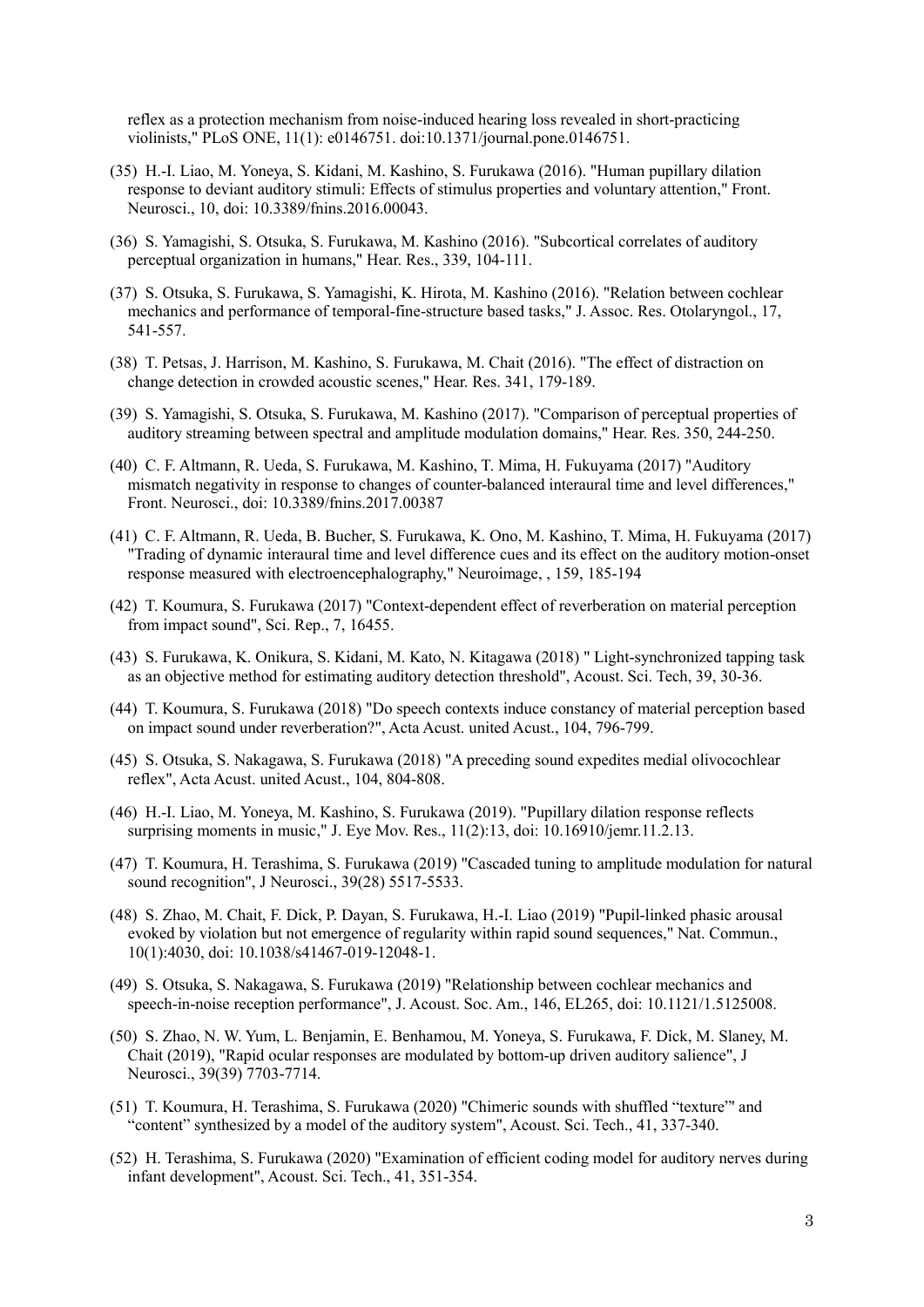- (53) S. Otsuka, S. Nakagawa, S. Furukawa (2020) "Relationship between characteristics of medial olivocochlear reflex and speech-in-noise-reception performance", Acoust. Sci. Tech., 41, 404-407.
- (54) S. Yamagishi, M. Yoneya, S. Furukawa (2020) "Relationship of post-saccadic oscillation with the state of the pupil inside the iris and with cognitive processing", J. Neurophysiol., 123, 484-495.
- (55) S. Honda, Y. Ishikawa, R. Konno, E. Imai, N. Nomiyama, K. Sakurada, T. Koumura, H. M. Kondo, S. Furukawa, S. Fujii, M. Nakatani (2020) "Proximal binaural sound can induce subjective frisson," Front. Psychol., doi: 10.3389/fpsyg.2020.00316.
- (56) S. Yamagishi, S. Furukawa (2020) "Factors influencing saccadic reaction time: Effect of task modality, stimulus saliency, spatial congruency of stimuli, and pupil size, " Front. Hum. Neurosci., doi: 10.3389/fnhum.2020.571893.
- (57) H. Fujihira, C. Itoi, S. Furukawa, N. Kato, M. Kashino (2021) "Auditory brainstem responses in adults with autism spectrum disorder," Clin. Neurophysiol. Pract., 6, 179-184.
- (58) S. Otsuka, Furukawa (2021) "Conversion of amplitude modulation to phase modulation in the human cochlea," Hear. Res., 408, 108274.
- (59) S. Otsuka, Furukawa (2022) "Expectations of the timing and intensity of a stimulus propagate to the auditory periphery through the medial olivocochlear reflex," Cereb. Cortex., bhac002, https://doi.org/10.1093/cercor/bhac002.
- (60) Y. Suzuki, H.-I. Liao, S. Furukawa (2022) "Temporal dynamics of auditory bistable perception correlated with fluctuation of baseline pupil size," Psychophysiol., 00, e14028. https://doi.org/10.1111/psyp.14028.

## **Conference Presentations (International only)**

- (1) S. Furukawa, B.C.J. Moore (1995) "Across-frequency processing of frequency modulation", British Society of Audiology Short Papers meeting on Experimental Studies of Hearing and Deafness, Oxford.
- (2) S. Furukawa, B.C.J. Moore (1996) "Across-channel processes in frequency modulation detection", 131st Meeting of Acoustical Society of America (Indianapolis).
- (3) S. Furukawa, B.C.J. Moore (1996) "Effects of relative modulator phase on the detection of amplitude modulation on two carriers", British Society of Audiology Short Papers meeting on Experimental Studies of Hearing and Deafness, Cambridge.
- (4) J.G. Arenberg, S. Furukawa, J.C. Middlebrooks (1997) "Functional imaging of the cochlea in the guinea pig auditory cortex," 27th Annual Meeting of the Society for Neuroscience (New Orleans).
- (5) L. Xu, S. Furukawa, J.C. Middlebrooks (1998) "Responses of Auditory Cortical Neurons to Sounds that Produce Spatial Illusions," 28th Annual Meeting of the Society for Neuroscience (Los Angeles).
- (6) S. Furukawa, L. Xu, J.C. Middlebrooks (1998) "Coding of sound-source location by relative spike timing between pairs of cortical neurons," 28th Annual Meeting of Society for Neuroscience (Los Angeles).
- (7) S. Furukawa, L. Xu, J.C. Middlebrooks (1999) "Spike-count differences between pairs of cortical neurons: Sensitivity to sound-source location and sound pressure level," 22nd ARO Midwinter Meeting (St Petersburg Beach, FL).
- (8) J.G. Arenberg, S. Furukawa, J.C. Middlebrooks (1999) "Cortical Images of Sounds: Influence of Center Frequency, Level and Bandwidth," 22nd Midwinter Research Meeting of the Association for Research in Otolaryngology (St. Petersburg Beach).
- (9) L. Xu, S. Furukawa, J.C. Middlebrooks (1999) "Cortical parallels to sound-localization illusions," 22nd Midwinter Research Meeting of the Association for Research in Otolaryngology (St. Petersburg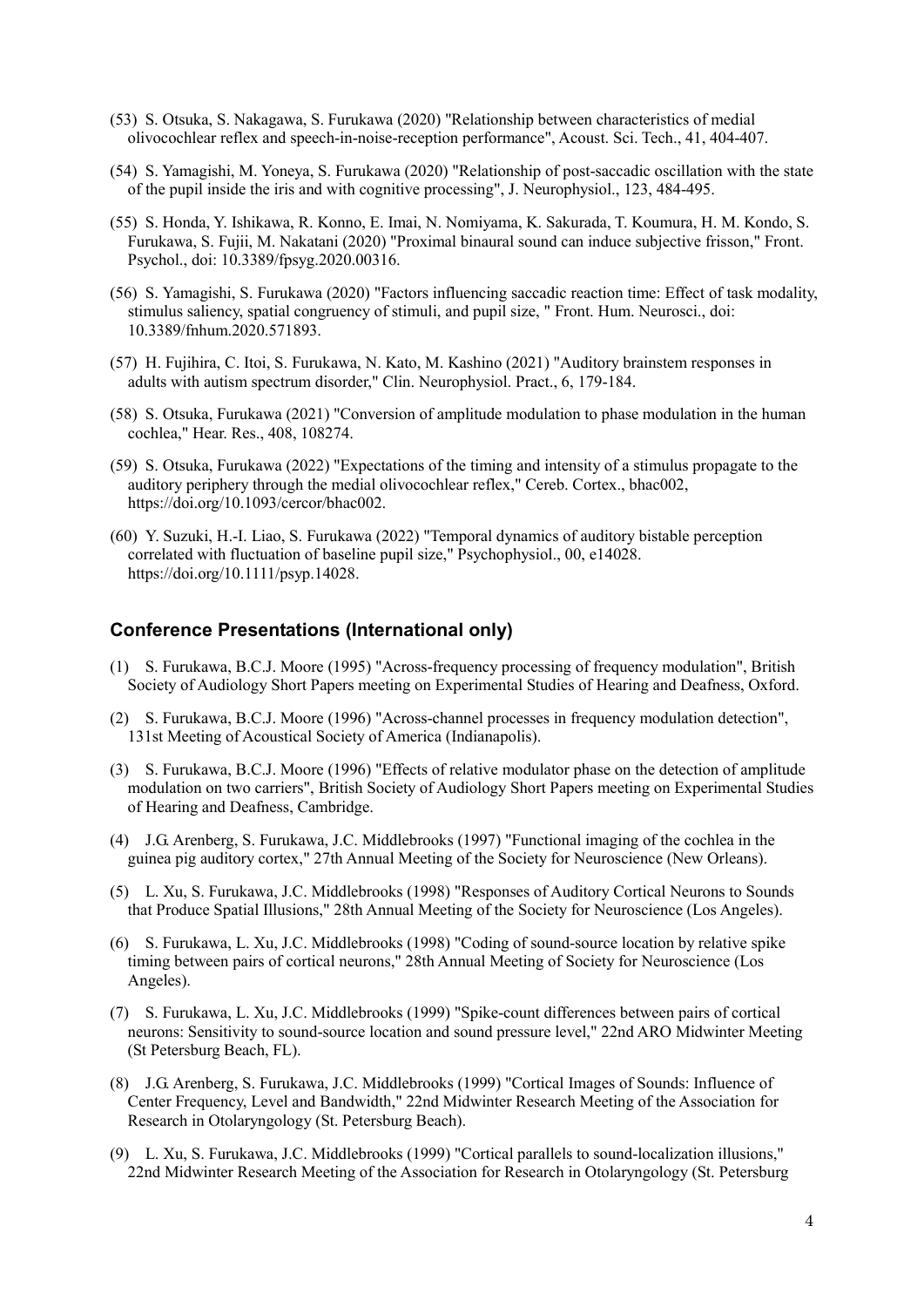Beach).

- (10) J.G. Arenberg, S. Furukawa, J.C. Middlebrooks (1999) "Auditory cortical images of cochlear electrical stimulation," Conf. On Implantable Auditory Prostheses, p. 75, Asilomar.
- (11) B.J. Mickey, S. Furukawa, J.C. Middlebrooks (1999) "Summing Localization in the Activity of Auditory Cortical Neurons," 29th Annual Meeting of the Society for Neuroscience (Miami).
- (12) S. Furukawa, L. Xu, J.C. Middlebrooks (2000) "Neural ensemble codes for sound source location in the auditory cortex," 23nd ARO Midwinter Meeting (St Petersburg Beach, FL).
- (13) S. Furukawa, J.C. Middlebrooks (2000) "Influence of signal and masker locations on responses of cat cortical neurons," 30th Annual Meeting of Society for Neuroscience (New Orleans).
- (14) S. Furukawa, J.C. Middlebrooks (2001) "Temporal features of cortical spike patterns that transmit information about sound-source location," 31st Annual Meeting of Society for Neuroscience (San Diego).
- (15) S. Furukawa, K. Maki, H. Riquimaroux, M. Kashino (2002) "Sensitivity of inferior-collicular neurons to interaural-phase difference (IPD) in the presence of preceding sound with various IPD," 25th ARO Midwinter Meeting (St Petersburg Beach, FL).
- (16) S. Furukawa, K. Maki, M (2003) "Acoustical cues for sound localization by gerbils in an ecologically realistic environment," 26th ARO Midwinter Meeting (Daytona Beach, FL).
- (17) S. Furukawa, K. Maki, H. Riquimaroux, M. Kashino (2002) "Context dependency of responses to the interaural phase difference in the inferior colliculus," Forum Acusticum Sevilla 2002, 3rd European Congress on Acoustics (2002.9.16-20, Sevilla, Spain). [Invited]
- (18) S. Furukawa, K. Maki, M. Kashino, H. Riquimaroux, (2004) "Effects of a Preceding Tone on the Interaural-Phase-Difference Representation by Single Neurons and by Neural Populations in the Inferior Colliculus," 27th ARO Midwinter Meeting (Daytona Beach, FL).
- (19) S. Furukawa, K. Maki (2004) "Individualizing directional transfer function of gerbils towards application to physiological studies on virtual acoustic space," 27th ARO Midwinter Meeting (Daytona Beach, FL).
- (20) S. Furukawa, K. Maki (2005) "Sensitivity of the auditory middle latency response of the guinea pig to interaural level and time differences," 28th ARO Midwinter Meeting (New Orleans, LA).
- (21) K. Maki, S. Furukawa (2005) "The effects of sounds reflected from the ground on the spatial response fields of neurons in the gerbil inferior colliculus," 28th ARO Midwinter Meeting (New Orleans, LA).
- (22) K. Maki, S. Furukawa (2006) "Neural sensitivity to virtual acoustic space in the external nucleus of the gerbil inferior colliculus," 29th ARO Midwinter Meeting (Baltimore, MD).
- (23) K. Maki, S. Furukawa (2007) "The formation of the auditory space map in the midbrain pathway of the Mongolian gerbil," 30th ARO Midwinter Meeting (Denver, CO).
- (24) S. Furukawa (2007) "Detection of combined changes in interaural time and intensity differences: Comparison between low and high frequency signals," 30th ARO Midwinter Meeting (Denver, CO).
- (25) S. Furukawa, K. Maki (2008) "Transformation of neural representation of the auditory space along the collicular pathway," 31st ARO Midwinter Meeting (Phoenix, AZ).
- (26) Y.X. Kato, K. Maki, S. Furukawa, M. Kashino (2008) "A Photosensitive Polyimide based Method for an Easy Fabrication of Multichannel Neural Electrodes," 30th Annual International Conference of the IEEE Engineering in Medicine and Biology Society (Vancouver, Canada).
- (27) Y.X. Kato, K. Maki, S. Furukawa, M. Kashino (2009), "Development of a flexible surface microelectrode array for multichannel recording of auditory evoked potentials from the rat's cortex," the XXXVI th International Union of Physiological Sciences (IUPS2009), (Kyoto, Japan).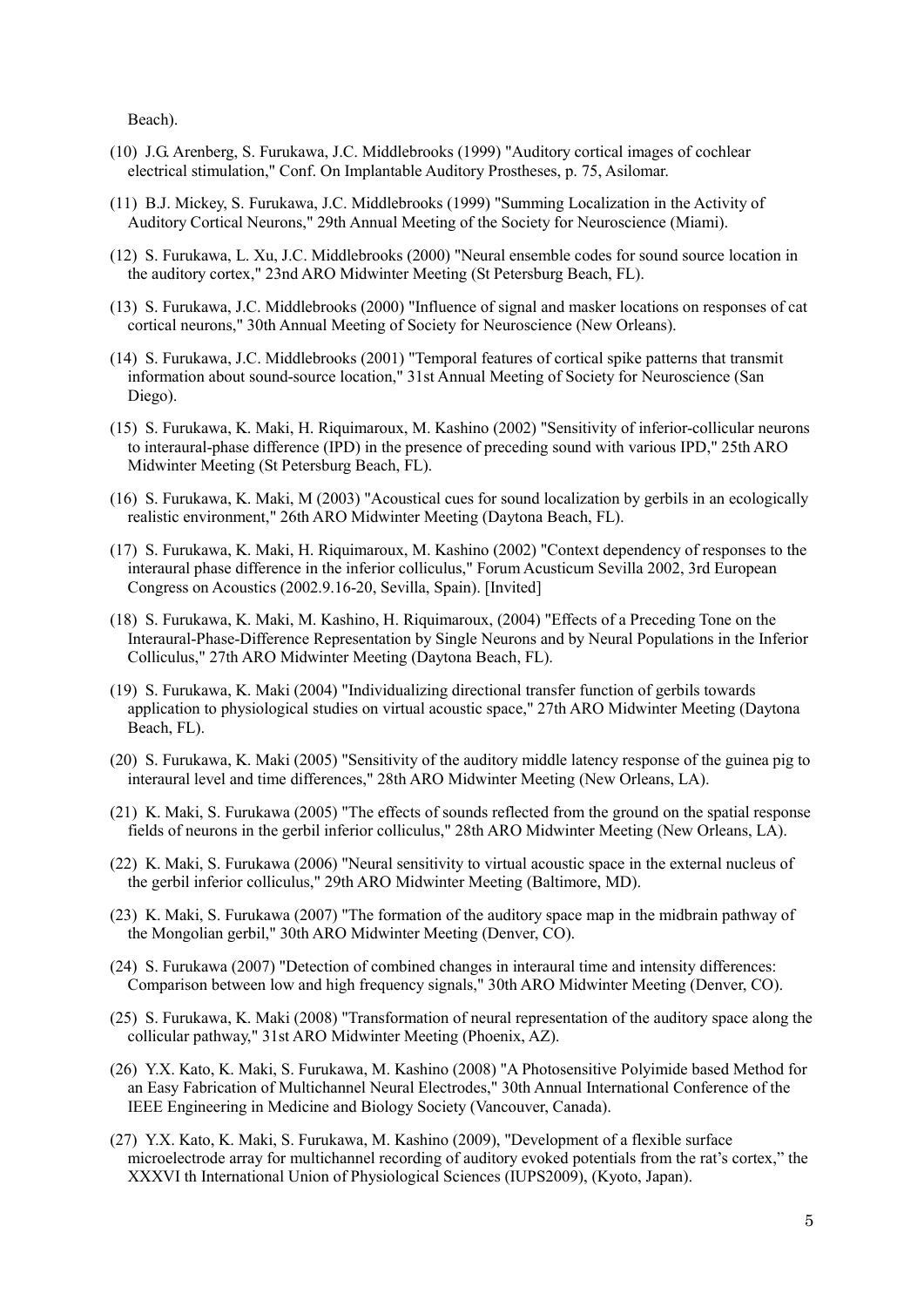- (28) K. Maki, S. Furukawa (2009), "Spatial selectivity of neurons in the gerbil inferior colliculus: Effects of natural and unnatural sound reflections by the ground," 32nd ARO Midwinter Meeting (Baltimore, MD).
- (29) S. Furukawa, K. Maki (2009), "Auditory-space coding by neuronal populations in the collicular pathway," 32nd ARO Midwinter Meeting (Baltimore, MD).
- (30) S. Furukawa (2009), " Modulation detection of interaural time and intensity differences: Where is the source of binaural sluggishness?," International Workshop on the Principles and Applications of Spatial Hearing (Miyagi Zao, Japan).
- (31) S. Furukawa, K. Maki (2009) "Transform of auditory space representation along the mammalian collicular pathway," Seminars in Hearing and Communication Science, University of Washington, (2009.2.13, Seattle, USA). [Invited]
- (32) K. Maki, S. Furukawa (2009), "Transformation of auditory space representation along the mammalian collicular pathway," International Workshop on the Principles and Applications of Spatial Hearing (Miyagi Zao, Japan).
- (33) Y. X. Kato, K. Maki, M. Kashino, S. Furukawa (2010), "Mismatch Negativity-like Effect Observed in Epidural Evoked Potentials of Rat Auditory Cortex," 33rd ARO Midwinter Meeting (Anaheim, CA).
- (34) A. Ochi, S. Furukawa (2010), "Correlation of individual performance in monaural and binaural temporal detection tasks," 33rd ARO Midwinter Meeting (Anaheim, CA).
- (35) K. Maki, S. Furukawa, M. Kashino, Y. X. Kato (2010), "Modification of auditory cortical evoked potentials by irradiation of near-infrared laser to cortical sub-regions," 33rd ARO Midwinter Meeting (Anaheim, CA).
- (36) S. Furukawa (2011) " Processes for interaural time and level differences: to what extent are they independent and where are they integrated?," 161st Meeting of the Acoustical Society of America (20011.5.23-27, Seattle, USA). [Invited]
- (37) T. Miura, T. Ifukube, S. Furukawa (2011) "Contribution of acoustical characteristics to auditory perception of silent object," 2011 IEEE International Conference on Systems, Man, and Cybernetics (Anchorage, AK).
- (38) M. Kashino, S. Furukawa (2011), "Sensitivities to temporal fine structure: Individual differences and underlying mechanisms," NTT-ENS Workshop (Paris, France).
- (39) S. Furukawa (2011), "Integration of auditory-motion information across cues and frequencies," NTT-ENS Workshop (Paris, France).
- (40) S. Washizawa, S. Furukawa, M. Kashino (2012), "Perceptual Learning for Temporal Fine Structure of Sounds: Do Pitch Discrimination and Sound Localization Share Common Modules?," 35th ARO Midwinter Meeting (San Diego, CA).
- (41) A. Ochi, T. Yamasoba, S. Furukawa (2012), "Comparisons Between Young and Elderly Listeners in the Performances of Basic Auditory Tasks That Rely on Temporal Fine Structure Information," 35th ARO Midwinter Meeting (San Diego, CA).
- (42) A. Ochi, S. Furukawa, S. Karino, T. Yamasoba (2012), "Threshold of temporal gap detection in patients with sensorineural hearing loss and with functional hearing loss," 1st Asian Otology Meeting (Kyoto, Japan).
- (43) S. Furukawa, S. Washizawa, A. Ochi, M. Kashino (2012), "How independent are the pitch and interaural-time-difference mechanisms that rely on temporal fine structure information?," International Symposium on Hearing (ISH 2012) (Cambridge, UK).
- (44) S. Yamagishi, T. Ashihara, S. Otsuka, S. Furukawa, M. Kashino (2013), "Neural correlates of auditory streaming in the human brainstem," 36th ARO Midwinter Meeting (Baltimore, MD).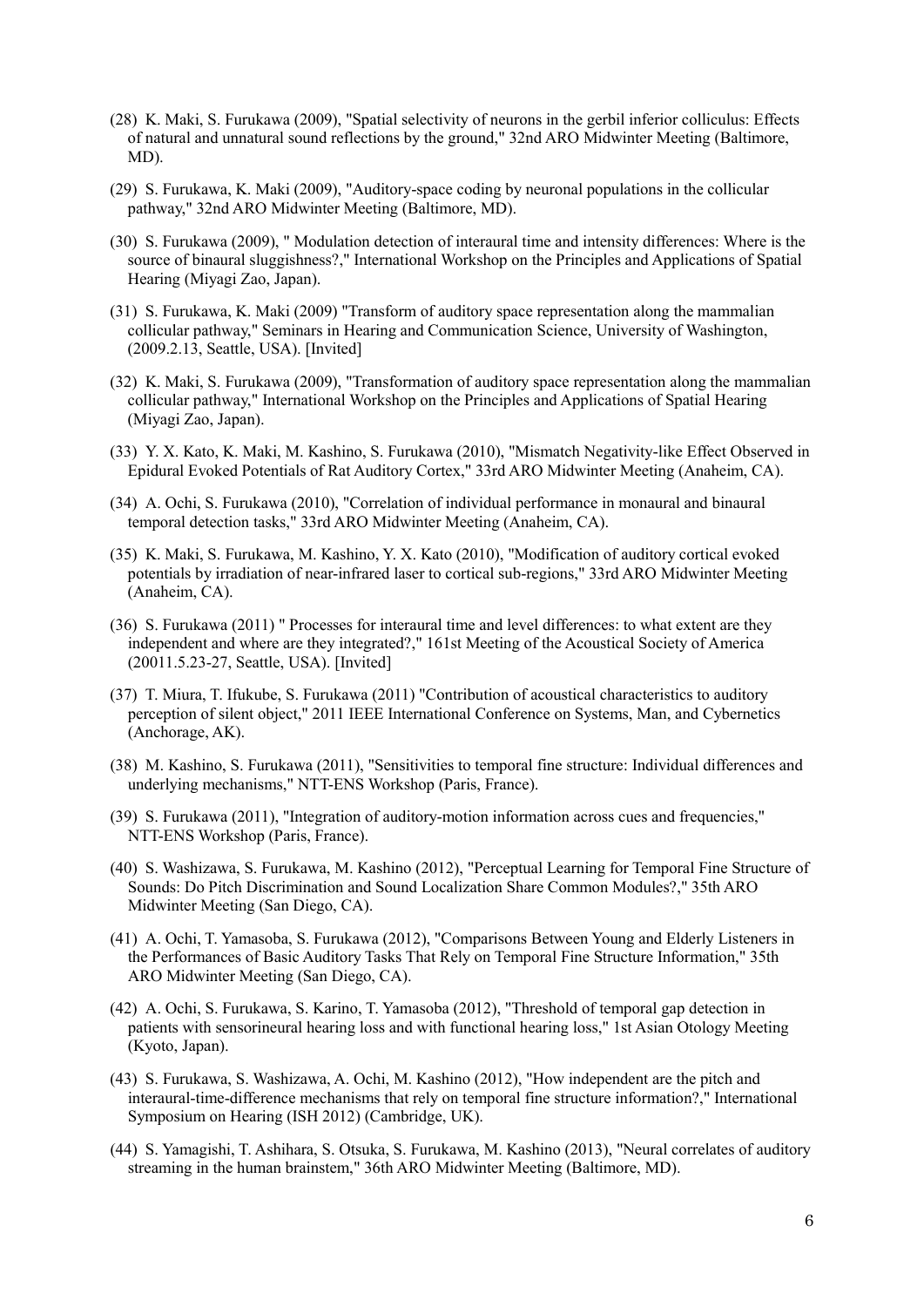- (45) S. Otsuka, S. Yamagishi, K. Hirota, S. Furukawa, M. Kashino (2013), "Relationship between middle-ear transmission characteristics and frequency modulation detection," 36th ARO Midwinter Meeting (Baltimore, MD).
- (46) M. Kashino, S. Furukawa, T. Nakano, S. Washizawa, S. Yamagishi, A. Ochi, A. Nagaike, S. Kitazawa, N. Kato (2013), "Specific deficits of basic auditory processing in high-functioning pervasive developmental disorders," 36th ARO Midwinter Meeting (Baltimore, MD).
- (47) S. Furukawa, T. Nishida, T. Kondo, K. Kakehi (2013), "Sensitivities to the relative phase of interaural-time-difference modulations between carrier frequencies," 36th ARO Midwinter Meeting (Baltimore, MD).
- (48) S. Kanaya, W. Fujisaki, S. Nishida, S. Furukawa, K. Yokosawa (2013), "Comparisons of temporal frequency limits for cross-attribute binding tasks in vision and audition," Vision Sciences Society 13th Annual Meeting, (Naples, FL).
- (49) S. Furukawa (2013), "Sensitivities to modulator phase coherence across frequencies," An introduction to the psychology of hearing and beyond, (Cambridge, UK).
- (50) C. F. Altmann, S. Terada, M. Kashino, T. Mima, H. Fukuyama, S. Furukawa (2013) " Independent or integrated processing of interaural time and level differences in human auditory cortex?," 43rd Annual Meeting of Society for Neuroscience, Neuroscience 2013 (San Diego, CA).
- (51) S. Otsuka, S. Furukawa, S. Yamagishi, K. Hirota, M. Kashino (2014), " Inter-Individual variation of sensitivities to frequency modulation, amplitude modulation, and interaural-phase difference: Relation with click-evoked otoacoustic emissions," 37th ARO Midwinter Meeting (San Diego, CA).
- (52) S. Furukawa, S. Ikeda, R. Numata, S. Sugimoto, J. Horikawa (2014), " Modulation of the auditory-evoked potential by continuous laser irradiation: Effects of wavelength and induced temperature change," 37th ARO Midwinter Meeting (San Diego, CA).
- (53) H. Liao, M. Yoneya, S. Kidani, M. Kashino, S. Furukawa (2014), "Human pupil dilation responses to auditory stimulations: Effects of stimulus property, context, probability, and voluntary attention," 37th ARO Midwinter Meeting (San Diego, CA).
- (54) M. Yoneya, H. Liao, S. Kidani, S. Furukawa, M. Kashino (2014), "Sounds in sequence modulate dynamic characteristics of microsaccades," 37th ARO Midwinter Meeting (San Diego, CA).
- (55) S. Yamagishi, S. Otsuka, S. Furukawa, M. Kashino (2014), "Neural correlates of auditory streaming in human scalp potentials generated from the brainstem and thalamocortical auditory pathway," 37th ARO Midwinter Meeting (San Diego, CA).
- (56) S. Kidani, H. Liao, M. Yoneya, M. Kashino, S. Furukawa (2014), "Deriving the "salience level" of a target sound using a tapping technique," 37th ARO Midwinter Meeting (San Diego, CA).
- (57) S. Yamagishi, T. Ashihara, S. Otsuka, S. Furukawa, M. Kashino (2014), "The frequency-following response reflects spontaneous perceptual switching in auditory streaming," Frequency Following Response (FFR) Workshop (London, UK).
- (58) S. Yamagishi, T. Ashihara, S. Otsuka, S. Furukawa, M. Kashino (2014), "Auditory brainstem and thalamo-cortical evoked responses that correlate perceptual switching on auditory streams," 2014 ICME International Conference on Complex Medical Engineering (CME2014) (Taipei, Taiwan).
- (59) H. Liao, M. Yoneya, S. Kidani, M. Kashino, S. Furukawa (2014), "Can pupil dilation response be a marker for auditory salience?," 2014 ICME International Conference on Complex Medical Engineering (CME2014) (Taipei, Taiwan).
- (60) S. Furukawa, H. Liao, S. Kidani, M. Yoneya, M. Kashino, (2014), "Evaluating the salience of auditory events through eyes," 7<sup>th</sup> Forum Acusticum Krakow 2014, (2014.9.7-14, Krakow, Poland) [Invited].
- (61) S. Kidani, H. Liao, M. Yoneya, M. Kashino, S. Furukawa (2015), "Effect of distractor saliency on amplitude-modulation detection task," 38th ARO Midwinter Meeting (Baltimore, MD).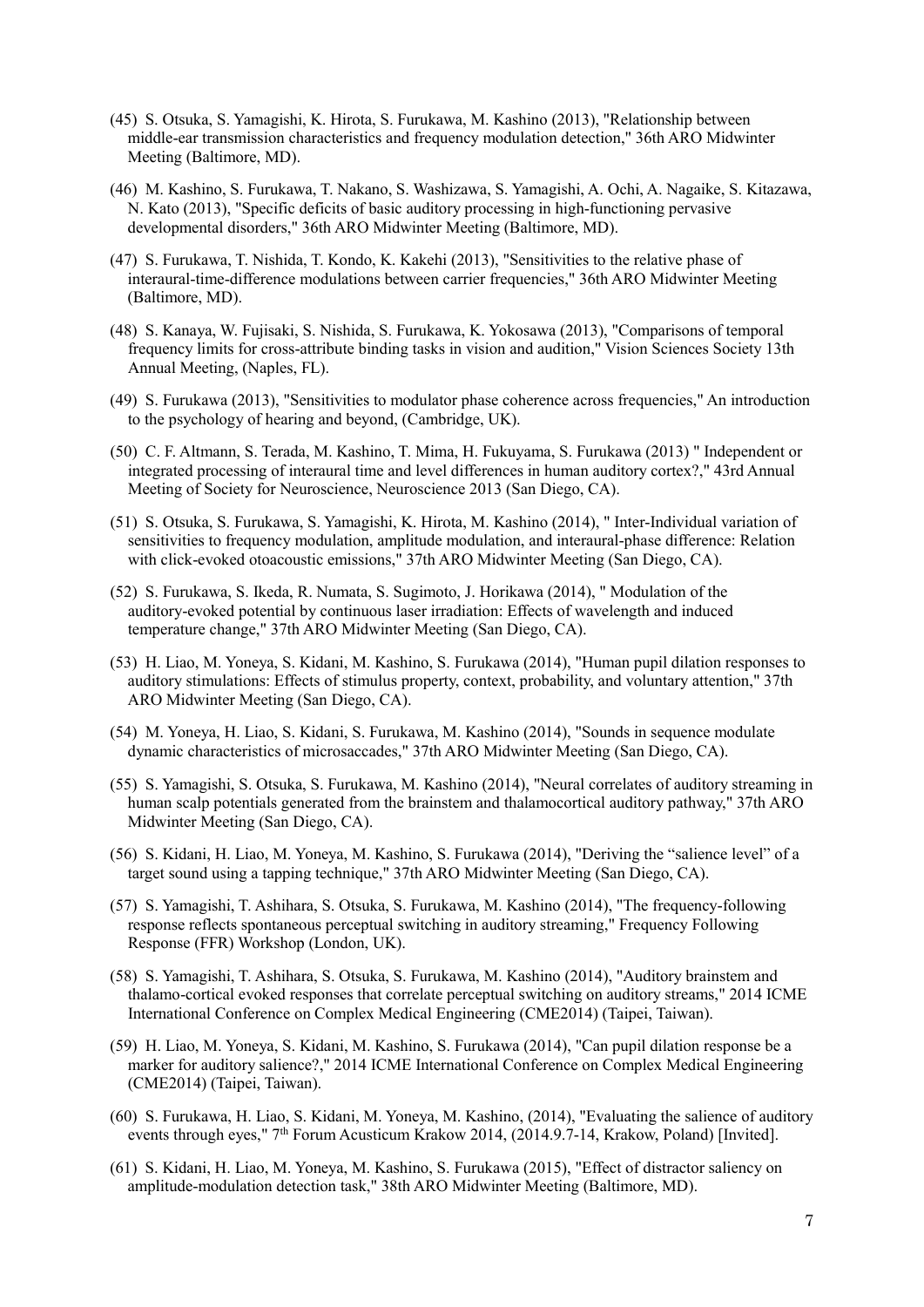- (62) S. Furukawa, K. Onikura, S. Kidani, H. Liao, M. Kato, N. Kitagawa, (2015), " An objective measure of auditory detection threshold based on a light-synchronized tapping task," 38th ARO Midwinter Meeting (Baltimore, MD).
- (63) H. Liao, S. Kidani, M. Yoneya, M. Kashino, S. Furukawa (2015), "Correspondence between pupillary dilation response and subjective rating of sound salience," 38th ARO Midwinter Meeting (Baltimore, MD).
- (64) S. Otsuka, M. Tsuzaki, J. Sonoda, S. Furukawa (2015), "Effects of short-duration instrument practice on the auditory peripheral functions of violin players," 38th ARO Midwinter Meeting (Baltimore, MD).
- (65) M. Yoneya, S. Furukawa, M. Kashino (2015), "Potential use of Microsaccade in Personal Identification," 37th Annual International Conference of the IEEE Engineering in Medicine and Biology Society (Milan, Italy).
- (66) S. Yamagishi, S. Otsuka, S. Furukawa, M. Kashino (2016), "Comparison of properties of perceptual switching in auditory streaming based on spectral and temporal cues," 39th ARO Midwinter Meeting (San Diego, CA).
- (67) S. Otsuka, M. Tsuzaki, S. Tanaka, J. Sonoda, S. Furukawa (2016), "Temporary effect of short-duration acoustic exposure on human frequency following responses," 39th ARO Midwinter Meeting (San Diego, CA).
- (68) H. Terashima, S. Furukawa (2016), "A developmental analysis of infant vocalizations under a sparse-code framework," 39th ARO Midwinter Meeting (San Diego, CA).
- (69) S. Furukawa (2016), "Natural combinations of interaural time and level differences in realistic auditory scenes," 39th ARO Midwinter Meeting (San Diego, CA).
- (70) H.-I. Liao, M. Yoneya, S. Furukawa, M. Kashino (2016), "Detecting variations in music by pupil," 39th ARO Midwinter Meeting (San Diego, CA).
- (71) S. Otsuka, S. Furukawa (2016), " Conversion of amplitude modulation to phase modulation on the basilar membrane and its implication in the perceptual consequences of disrupted temporal coding," 5th Joint Meeting of Acoustical Society of America and Acoustical Society of Japan (Honolulu, HI).
- (72) S. Yamagishi, S. Otsuka, S. Furukawa, M. Kashino (2016), " Comparison of brainstem frequency-following responses associated with auditory streaming based on spectral and temporal cues," 5th Joint Meeting of Acoustical Society of America and Acoustical Society of Japan (Honolulu, HI)
- (73) H.-I. Liao, M. Yoneya, S. Kidani, S. Zhao, M. Chait, M. Kashino, S. Furukawa (2016), " Detecting auditory changes by pupillary response," 5th Joint Meeting of Acoustical Society of America and Acoustical Society of Japan (Honolulu, HI)
- (74) S. Otsuka, M. Tsuzaki, J. Tanaka, S. Furukawa (2017), "Comparison of time course of frequency following response and otoacoustic emission following short-duration acoustic exposure," 40th ARO Midwinter Meeting (Baltimore, MD).
- (75) T. Koumura, S. Furukawa (2017), "Effect of reverberation and its presentation context on material perception based on impact sounds," 40th ARO Midwinter Meeting (Baltimore, MD).
- (76) M. Yoneya, S. Zhao, M. Chait, S. Furukawa, M. Kashino (2017), "Eye-metrics: A measure of auditory distraction?," 40th ARO Midwinter Meeting (Baltimore, MD).
- (77) H.-I. Liao, S. Zhao, M. Chait, M. Kashino, S. Furukawa (2017), " How the eyes detect acoustic transitions: A study of pupillary responses to transitions between regular and random frequency patterns," 40th ARO Midwinter Meeting (Baltimore, MD).
- (78) H.-I. Liao, M. Nakatani, H. Miyazaki, S. Furukawa (2017), "Sensing frisson by material sounds," 21st Annual Meeting of Association for the Scientific Study of Consciousness (Beijing, China).
- (79) H.-I. Liao, M. Yoneya, M. Kashino, S. Furukawa (2017), " What does pupil tell about musical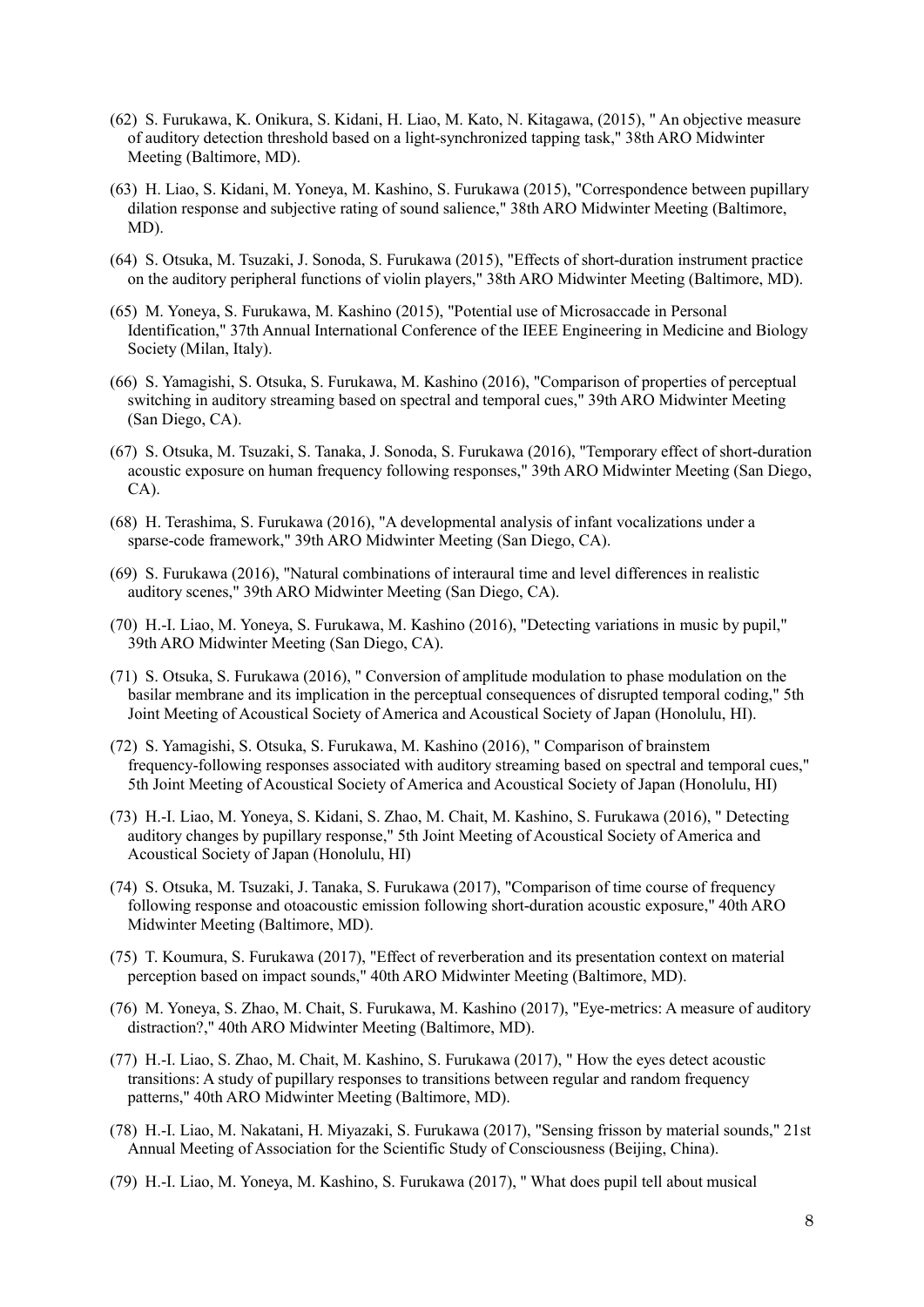processing?," Conference on Music & Eye-Tracking (Frankfurt, Germany).

- (80) S. Zhao, M. Chait, S. Furukawa, H.-I. Liao (2017), "Pupil dilation responses to violation but not emergence of auditory patterns," 6th International Conference on Auditory Cortex (Banff, Canada).
- (81) M. Yoneya, H.-I. Liao, M. Kashino, S. Furukawa (2017), "Decoding the implicit mind from fixational eye movements,". 24th International Display Workshop (IDW2017) (Sendai, Japan).
- (82) H. Fujihira, S. Yamagishi, H.-I. Liao, S. Furukawa (2018), "Sensitivities of pupillary dilation responses and microsaccade rates to alert sounds," 41st ARO Midwinter Meeting (San Diego, CA).
- (83) H.-I. Liao, H. Fujihira, S. Furukawa (2018), "The pupillary light response reveals the focus of auditory spatial attention," 41st ARO Midwinter Meeting (San Diego, CA).
- (84) H. Terashima, S. Furukawa (2018), "Reconsidering the efficient coding model of the auditory periphery under reverberations," 41st ARO Midwinter Meeting (San Diego, CA).
- (85) T. Koumura, H. Terashima, S. Furukawa (2018), "Representation of amplitude modulation in a deep neural network optimized for sound classification," 41st ARO Midwinter Meeting (San Diego, CA).
- (86) S. Furukawa (2018), "Eye metrics as indicators of auditory salience?," 41th ARO Midwinter Meeting (San Diego, CA) [Invited].
- (87) T. Koumura, S. Furukawa (2018), "Do speech contexts induce constancy of material perception based on impact sound under reverberation?," International Symposium on Hearing (ISH 2018) (Snekkersten, Denmark).
- (88) S. Otsuka, S. Nakagawa, S. Furukawa (2018), "A preceding sound expedites medial olivocochlear reflex," International Symposium on Hearing (ISH 2018) (Snekkersten, Denmark).
- (89) T. Koumura, H. Terashima, S. Furukawa (2018), "Single unit recording in a deep neural network reveals representation of amplitude modulation similar to the auditory nervous system," The 11th FENS Forum of Neuroscience (FENS 2018) (Berlin, Germany).
- (90) H. Terashima, S. Furukawa (2018), " Efficient coding of natural sounds at the auditory periphery with consideration of environmental modulations: a computational study," The 11th FENS Forum of Neuroscience (FENS 2018) (Berlin, Germany).
- (91) T. Koumura, H. Terashima, S. Furukawa (2018), "Emergence of auditory-system-like representation of amplitude modulation in a deep neural network trained for sound classification," 27th Annual Computational Neuroscience Meeting (CNS\* 2018) (Seattle, WA).
- (92) H. Terashima, S. Furukawa (2018), "Revisiting efficient coding of natural sounds in the environment: unsupervised learning or task-based optimization?,"  $27<sup>th</sup>$  Annual Computational Neuroscience Meeting (CNS\* 2018) (Seattle, WA).
- (93) T. Koumura, H. Terashima, S. Furukawa (2018), "Chimeric sounds with shuffled "texture" and "content" synthesized by a model of the auditory system," International symposium on universal acoustical communication 2018 (Sendai, Japan).
- (94) S. Furukawa, H. Terashima, T. Koumura, H. Tsukano (2018), "Data-driven approaches for unveiling the neurophysiological functions of the auditory system," Seminar on brain, hearing and speech sciences for universal speech communication (Sendai, Japan). [Invited]
- (95) H. Terashima, S. Furukawa (2018), "An examination of the efficient coding model for auditory nerves during the infant development," Seminar on brain, hearing and speech sciences for universal speech communication (Sendai, Japan).
- (96) S. Otsuka, S. Nakagawa, S. Furukawa (2018), "The relationship between characteristics of medial olivocochlear reflex and speech-in-noise-reception performance," Seminar on brain, hearing and speech sciences for universal speech communication (Sendai, Japan).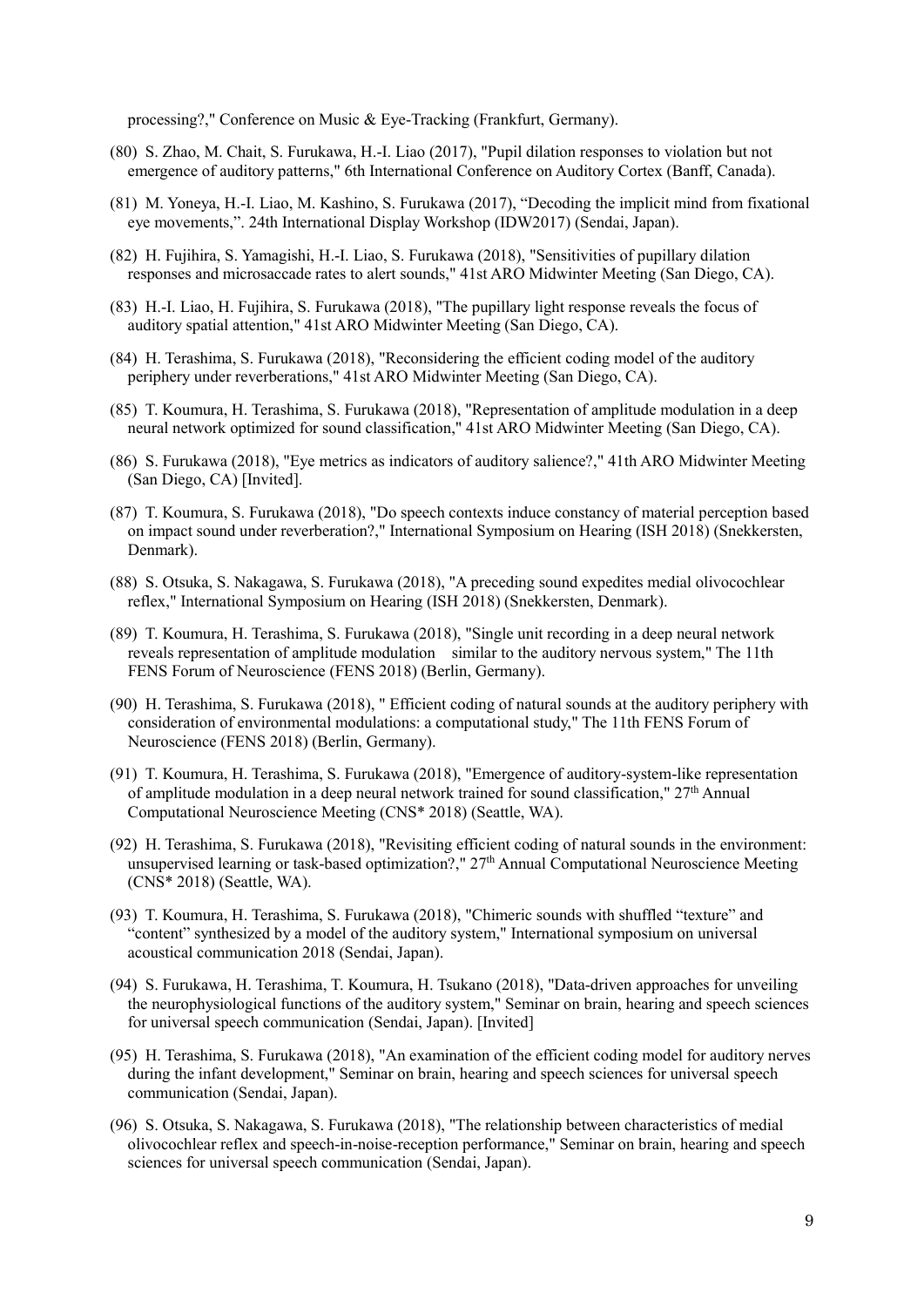- (97) H.-I. Liao, H. Fujihira, S. Furukawa (2019), "Pupillary light response reveals covert attention to auditory space and object," 42nd ARO Midwinter Meeting (Baltimore, MD).
- (98) H. Terashima, H. Tsukano, S. Furukawa (2019), "Mapping areal organization of mouse auditory cortex by data-driven decomposition of responses to naturalistic sounds," 41st ARO Midwinter Meeting (San Diego, CA).
- (99) T. Koumura, H. Terashima, S. Furukawa (2019), "Emergence of ITD selectivity in a deep neural network trained for binaural natural sound detection," 41st ARO Midwinter Meeting (San Diego, CA)
- (100) Y. Yang, H.-I. Liao, S. Yamagishi, S. Furukawa (2019), "Pupillometry and microsaccade responses reveal unconscious processing of face information under interocular suppression," 19th Annual Meeting of the Vision Sciences Society (St. Petersberg Beach, FL)
- (101) H.-I. Liao, H. Fujihira, S. Yamagishi, S. Furukawa (2019), " Microsaccades and pupillary responses represent the focus of auditory attention," 19th Annual Meeting of the Vision Sciences Society (St. Petersberg Beach, FL)
- (102) T. Koumura, H. Terashima, S. Furukawa (2019), " 'Psychophysical' modulation transfer functions in a deep neural network trained for natural sound recognition," International Symposium on Auditory and Audiological Research (Nyborg, Denmark).
- (103) S. Otsuka, S. Nakagawa, S. Furukawa (2019), " Effects of a preceding sound on medial olivocohlear bundle reflex as a function of the preceding time interval," 23rd International Congress on Acoustics (Aachen, Germany).
- (104) H. Terashima, S. Furukawa (2019), "Efficient codes of the auditory nerves reconsidered with natural reverberations," Advances and Perspectives in Auditory Neuroscience (APAN2019) (Chicago, IL).
- (105) H. Terashima, H. Tsukano, S. Furukawa (2019), " Data-driven auditory field mapping for mice using naturalistic sounds," Neuroscience 2019 (Chicago, IL).
- (106) T. Koumura, H. Terashima, S. Furukawa (2020), "Modulation transfer functions measured with broad- and narrow-band noise carriers in a deep neural network trained for natural sound recognition," 42nd ARO Midwinter Meeting (San Jose, CA).
- (107) S. Yamagishi, S. Furukawa (2020), "Simultaneous measures of auditory brainstem frequency following response, pupillary response, and microsaccade during auditory selective attention task," 42nd ARO Midwinter Meeting (San Jose, CA).
- (108) Y-H Yang, H-I Liao, S. Furukawa (2020), "Sensitivity of eye-metrical responses to sound salience: Contributions of detectability, signal-to-noise ratio, and spectral consistency of acoustic context," 42nd ARO Midwinter Meeting (San Jose, CA).
- (109) T. Ebina, S. Otsuka, S. Furukawa, Y. Okamoto, S. Nakagawa, T. Morimoto, Y. Fujisaka, T. Nonaka, S. Kanzaki (2020), "Phase characteristics of otoacoustic emissions evoked by amplitude-modulated low-frequency tone," 42nd ARO Midwinter Meeting (San Jose, CA).
- (110) M. Tsuzaki, Y. Matsuura, S. Otsuka, S. Furukawa, E. Yamamoto (2020), "Medial olivocochlear reflexes of musicians with various specialties," 42nd ARO Midwinter Meeting (San Jose, CA).
- (111) S. Otsuka, S. Nakagawa, S. Furukawa (2020), "Temporal expectation modulates medial olivocochlear bundle reflex," 42nd ARO Midwinter Meeting (San Jose, CA).
- (112) S. Furukawa, K. Maki (2020), "Stimulus-specific information on sound azimuth conveyed by gerbil collicular neurons," 42nd ARO Midwinter Meeting (San Jose, CA).
- (113) S. Yamagishi, S. Furukawa (2021), "To what extent do visual- and auditory-targeting saccades share common mechanisms?," 43rd ARO Midwinter Meeting (Online).
- (114) T. Koumura, H. Terashima, S. Furukawa (2021), "Temporal modulation transfer function based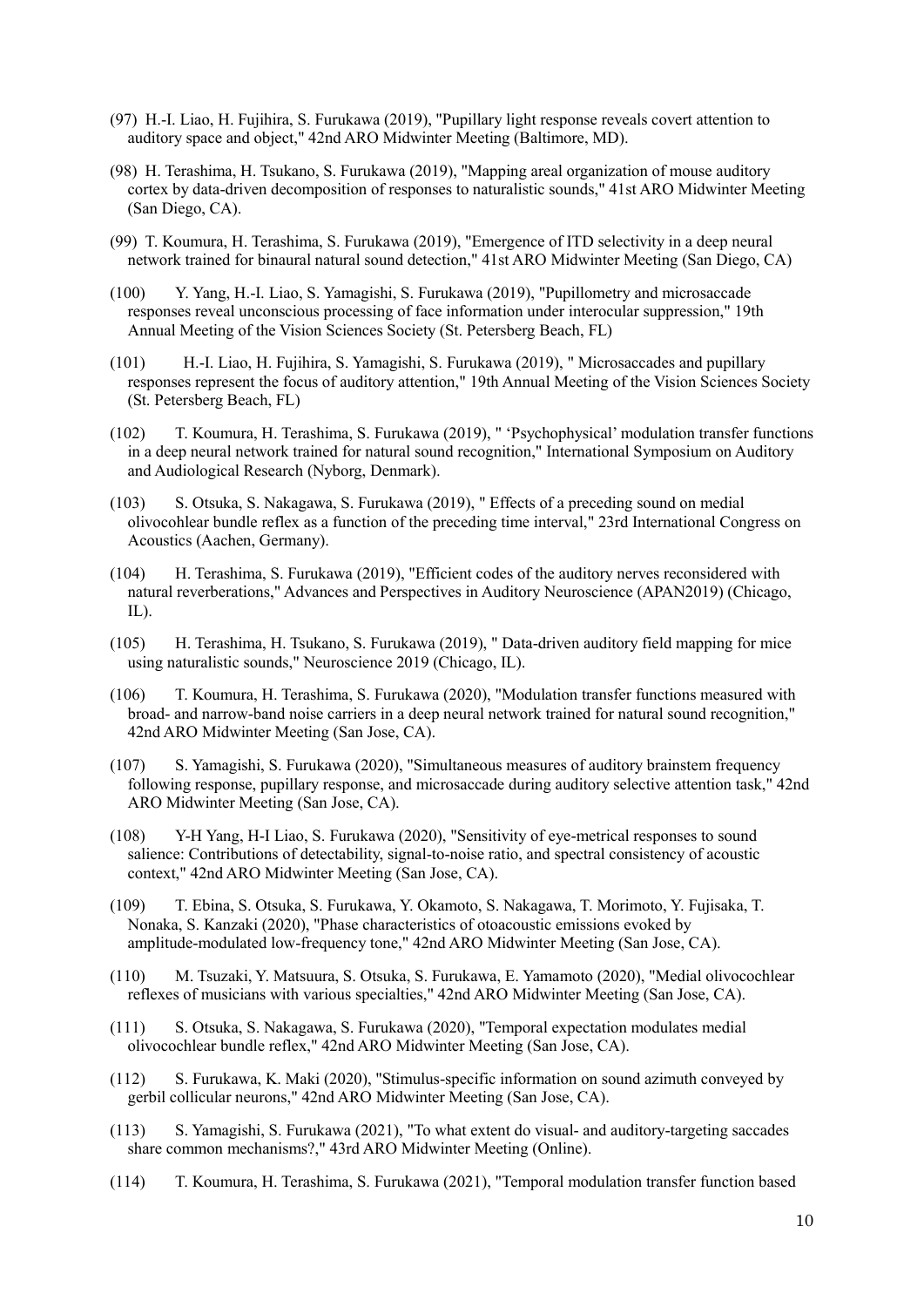on time-averaged responses of units in a neural network model," 43rd ARO Midwinter Meeting (Online).

- (115) S. Otsuka, S. Nakagawa, S. Furukawa (2021), "Effect of probability of stimulus occurrence on medial olivocochlear bundle reflex," 43rd ARO Midwinter Meeting (Online).
- (116) L. K. Fink, P. Janata, S. Ganapathy, S. Furukawa, E. B. Lange (2021), "Pupillary entrainment predicts listeners' ratings of absorption," ICMPC-ESCOM2021 (Online).
- (117) Y. Suzuki, H.-I. Liao, S. Furukawa (2022), "Temporal dynamics of auditory bistable perception and baseline pupil size," 44th ARO Midwinter Meeting (Online).

## **Review articles (English only)**

- (1) S. Furukawa, J.C. Middlebrooks (2001) "Cortical codes for sound localization," Acoust. Sci. Tech. 22, 69-76.
- (2) J.C. Middlebrooks, L. Xu, S. Furukawa, E.A. Macpherson (2002) "Cortical neurons that localize sounds," Neuroscientist, 8; 73-83.
- (3) M. Kashino, M. Yoneya, H-I Liao, S. Furukawa (2014) "Reading the Implicit Mind from the Body," NTT Technical Review, 12(11).
- (4) S. Furukawa, S. Yamagishi, H-I Liao,, M. Yoneya, S. Otsuka, M. Kashino (2015) "Biological Measures that Reflect Auditory Perception," NTT Technical Review, 13(11).
- (5) T. Yamada, S. Takahashi, F. Naya, T. Ikebe, S. Furukawa (2016) "Artificial Intelligence Research Activities and Directions in the NTT Group," NTT Technical Review, 14(5).
- (6) S. Furukawa, M. Yoneya, H-I Liao, M. Kashino (2016) " The Eyes as an Indicator of the Mind—A Key Element of Heart-Touching-AI," NTT Technical Review, 14(5).
- (7) S. Furukawa, H. Terashima, T. Koumura, H. Tsukano (2020) "Data-driven approaches for unveiling the neurophysiological functions of the auditory system", Acoust. Sci. Tech, 41, 63-66.

#### **Books / book chapters (English only)**

- (1) J.C. Middlebrooks, L. Xu, S. Furukawa, B.J. Mickey (2000) "Location signaling by cortical neurons," in Integrative Functions in the Mammalian Auditory Pathway (ed. Oertel, Popper, Fay), Springer Handbook for Auditory Research, New York: Springer-Verlag, 319-357.
- (2) J.C. Middlebrooks, S. Furukawa, G. C. Stecker, B.J. Mickey (2005) "Distributed representation of sound-source location in the auditory cortex," in The auditory cortex: a synthesis of human and animal research (ed. König, Heil, Budinger, Scheich), Mahwah: Lawrence Erlbaum Associates, 225-240.
- (3) S. Furukawa, S. Washizawa, A. Ochi, M. Kashino (2013) "How independent are the pitch and the interaural-time-difference mechanisms that rely on temporal fine structure information?" in Basic Aspects of Hearing (ed. Moore et al.), New York: Springer, 91-99. (Proceedings of the 16th International Symposium on Hearing, also regarded as an article in Adv. Exp. Med. Biol. 787)
- (4) A. Ochi, T. Yamasoba, S. Furukawa, S. (2016) "Contributions of coding efficiency of temporal-structure and level information to lateralization performance in young and early-elderly listeners" in Physiology, Psychoacoustics and Cognition in Normal and Impaired Hearing (ed. Van Dijk et al.), Springer, 19-28. (Proceedings of the 17th International Symposium on Hearing, also regarded as an article in Adv. Exp. Med. Biol. 894)

#### **Invited Talks (International only)**